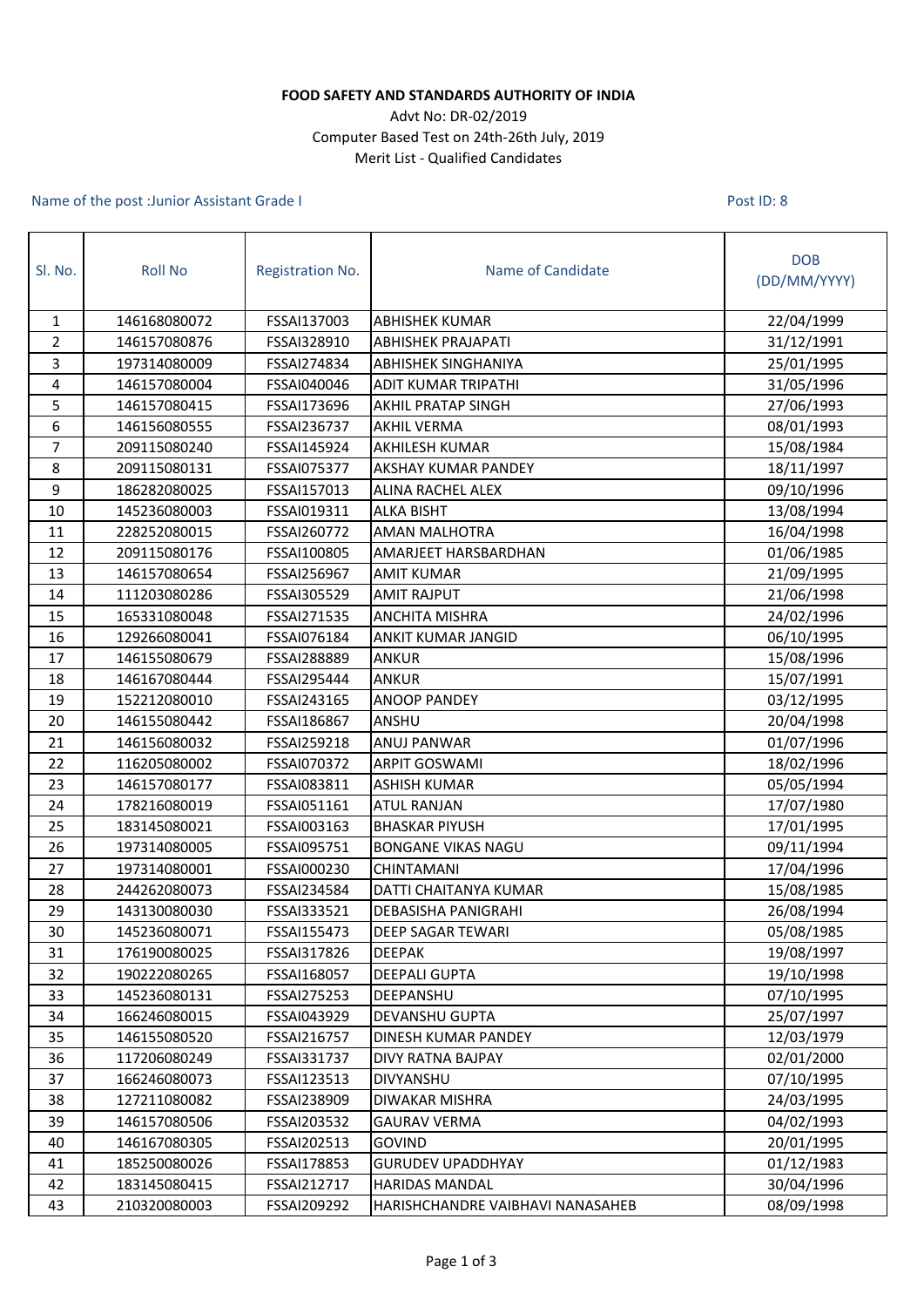| SI. No. | <b>Roll No</b> | Registration No.   | Name of Candidate            | <b>DOB</b><br>(DD/MM/YYYY) |
|---------|----------------|--------------------|------------------------------|----------------------------|
| 44      | 146157080103   | FSSAI051136        | <b>HARSH</b>                 | 25/09/1989                 |
| 45      | 190222080058   | FSSAI061327        | <b>HARSH KUMAR SINGH</b>     | 19/11/1999                 |
| 46      | 146157080044   | FSSAI010961        | <b>HEMANT DABI</b>           | 02/06/1995                 |
| 47      | 138122080010   | FSSAI091024        | <b>HEMANT PASWAN</b>         | 10/08/1998                 |
| 48      | 194200080044   | FSSAI081677        | <b>HIMANSHU VERMA</b>        | 04/06/1996                 |
| 49      | 212259080003   | FSSAI249805        | <b>IJJADA AKKALANAIDU</b>    | 15/06/1991                 |
| 50      | 172249080016   | FSSAI079392        | JAI KISHAN HIRANI            | 04/08/1994                 |
| 51      | 231286080064   | FSSAI174954        | <b>JASMINE V J</b>           | 24/05/1994                 |
| 52      | 134328080114   | FSSAI290688        | <b>JAYANT SAXENA</b>         | 14/05/1994                 |
| 53      | 146155080572   | FSSAI244281        | <b>KAPIL SINGHAL</b>         | 26/03/1998                 |
| 54      | 140288080012   | FSSAI280263        | <b>KARTHIKEYAN S</b>         | 17/10/1992                 |
| 55      | 163274080004   | FSSAI103882        | <b>KARVANA NAGASAI</b>       | 22/01/1992                 |
| 56      | 244262080003   | FSSAI163220        | KATRAPALLI VENKATA RAMANA    | 28/02/1990                 |
| 57      | 183145080506   | FSSAI251314        | KAUSHIK KUMAR BISWAS         | 29/06/1996                 |
| 58      | 176190080010   | FSSAI255496        | <b>KOMAL</b>                 | 28/09/1998                 |
| 59      | 146168080142   | FSSAI247867        | <b>KRISHAN KUMAR</b>         | 21/02/1986                 |
| 60      | 146157080658   | FSSAI258922        | <b>KUMAR SHANU</b>           | 10/07/1995                 |
| 61      | 146157080783   | <b>FSSAI298148</b> | LOKESH UPADHYAY              | 15/01/1996                 |
| 62      | 156238080008   | FSSAI037862        | LOKPAL SINGH                 | 16/07/1977                 |
| 63      | 152212080008   | FSSAI193557        | <b>MAHENDRA</b>              | 06/03/1999                 |
| 64      | 166246080014   | FSSAI040620        | <b>MAHIPAL SINGH MAHALA</b>  | 01/01/1997                 |
| 65      | 146167080024   | FSSAI025330        | <b>MANISH</b>                | 01/04/1996                 |
| 66      | 209115080007   | FSSAI074656        | <b>MANISH KUMAR GUPTA</b>    | 12/04/1997                 |
| 67      | 133322080024   | FSSAI327954        | <b>MANISHA KAR</b>           | 07/08/1994                 |
| 68      | 223191080012   | FSSAI142998        | <b>MANJEET</b>               | 20/11/1995                 |
| 69      | 121195080022   | FSSAI097838        | <b>MEHAK SHARMA</b>          | 12/02/1998                 |
| 70      | 112302080064   | FSSAI209244        | MULCHANDANI HARSH GAUTAMBHAI | 10/11/1998                 |
| 71      | 178216080158   | FSSAI187337        | <b>NEERAJ KUMAR SINGH</b>    | 29/07/1976                 |
| 72      | 146157080807   | FSSAI305582        | <b>NIKHIL PRATAP SINGH</b>   | 23/05/1995                 |
| 73      | 184281080014   | FSSAI126848        | NISHITH US                   | 25/05/1979                 |
| 74      | 146155080678   | <b>FSSAI288888</b> | NITISH KUMAR JAKHAR          | 29/12/1989                 |
| 75      | 123111080021   | FSSAI272673        | OM PRAKASH KUMAR             | 05/01/1996                 |
| 76      | 166248080001   | FSSAI001509        | OM PRAKASH LEGA              | 08/01/1996                 |
| 77      | 183145080647   | FSSAI327907        | PANKAJ KUMAR MISHRA          | 18/05/1999                 |
| 78      | 172249080069   | FSSAI284790        | PARAMVEER SINGH SOLANKI      | 02/06/1995                 |
| 79      | 163274080259   | FSSAI324293        | PERLI GOPICHAND              | 30/08/1996                 |
| 80      | 165331080027   | FSSAI168536        | POOJA KOSHTA                 | 07/07/1992                 |
| 81      | 152212080047   | FSSAI108242        | PURNIMA TRIPATHI             | 28/08/1998                 |
| 82      | 146157080470   | FSSAI194349        | RACHNA HOODA                 | 12/08/1994                 |
| 83      | 183145080030   | FSSAI007696        | <b>RAJESWARI GHOSH</b>       | 14/09/1999                 |
| 84      | 169193080006   | FSSAI011556        | <b>RAJINDER KUMAR</b>        | 25/01/1986                 |
| 85      | 144113080010   | FSSAI113658        | <b>RAJIV KUMAR</b>           | 01/03/1978                 |
| 86      | 199114080043   | FSSAI164972        | <b>RAJNISH KUMAR</b>         | 02/01/1978                 |
| 87      | 209115080498   | FSSAI301305        | <b>RAUSHAN KUMAR</b>         | 14/04/1996                 |
| 88      | 223191080013   | FSSAI151294        | <b>RAVI KUMAR</b>            | 13/12/1998                 |
| 89      | 199114080003   | FSSAI163399        | <b>RAVI KUMAR SINGH</b>      | 04/02/1998                 |
| 90      | 176190080022   | FSSAI313059        | <b>RAVITA</b>                | 15/11/1999                 |
| 91      | 166248080061   | FSSAI209285        | <b>RITESH</b>                | 08/10/1994                 |
| 92      | 223191080008   | FSSAI086865        | RITU                         | 18/02/1996                 |
| 93      | 146157080182   | FSSAI085255        | ROHAN SINGH RAWAT            | 23/01/1996                 |